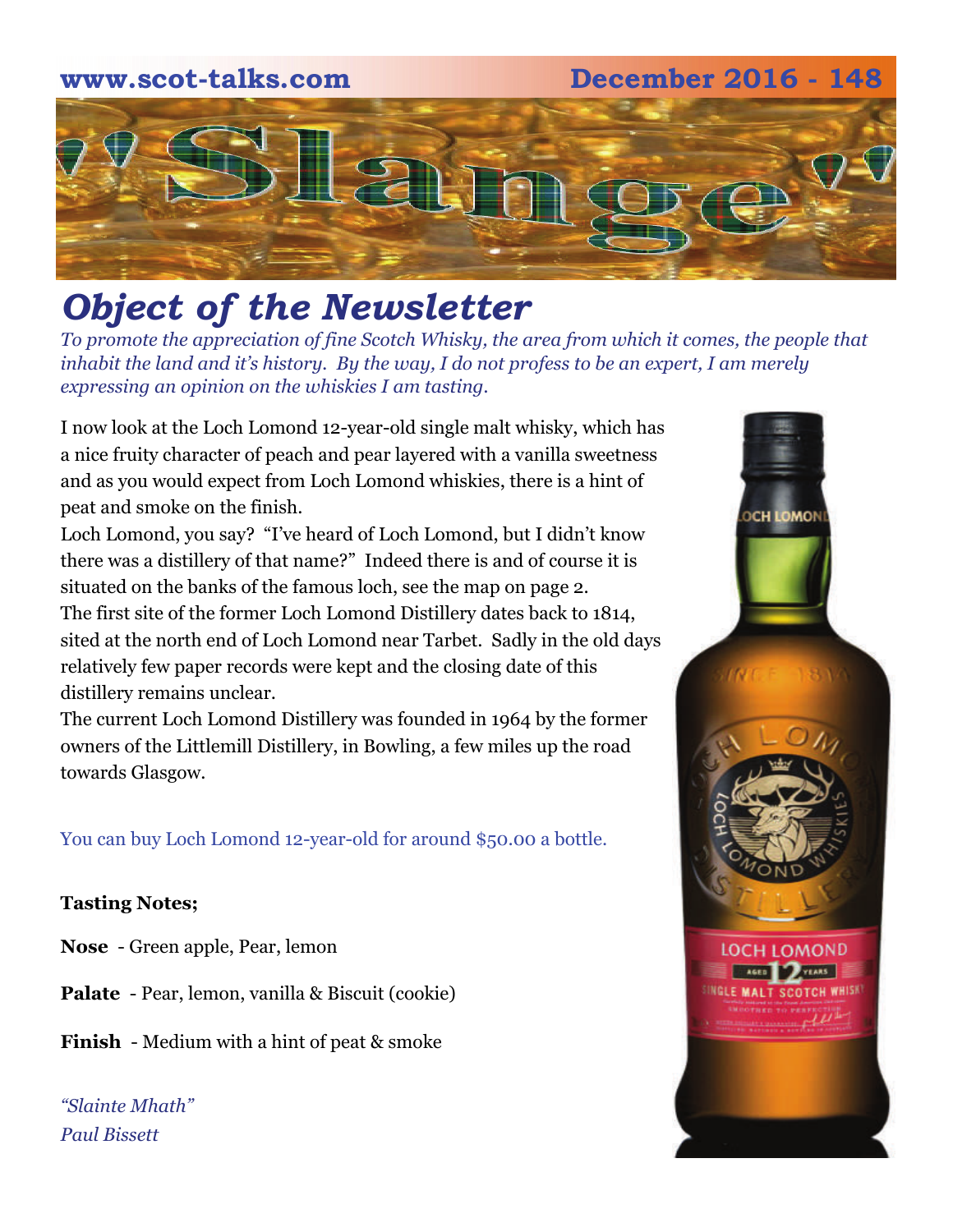

#### **The West Highland Way**

The next few pages are from my book, that I have just written, about hiking the "The West Highland Way"



#### *Each morning at breakfast, I told my fellow travelers what clan lands we would be hiking through and any sights to look out for on the days hike*

After eighteen months of anticipation the hike starts (after walking a mile from our hotel) with a photo opportunity at the Obelisk on Main Street in the town of in Milngavie. Heading North/West, out of town, the trail goes though parkland, open fields and follows a disused railway, with no major climbs.

This is a relatively easy day's hike through fields and latterly forest, this is why I prefer to hike from Milngavie to Fort William, rather than the reverse, the hike gets progressively harder as you head north so your body (and mind) get used to the exertion.

Another consideration for starting in Milngavie is the weather, you are likely to get rain at some point on the hike, and the prevailing wind is usually from the South West, which would have it generally blowing from behind you and over your left shoulder as opposed to blowing in your face if you start the hike in Fort William.

We deliberately started a little late (9:30am) as I remembered (from previous hikes) that there was a Whisky Distillery (Glengoyne) about 30 minutes walk from the start. I had suggested to David and Tracey that we take one of the tours that started at 10am.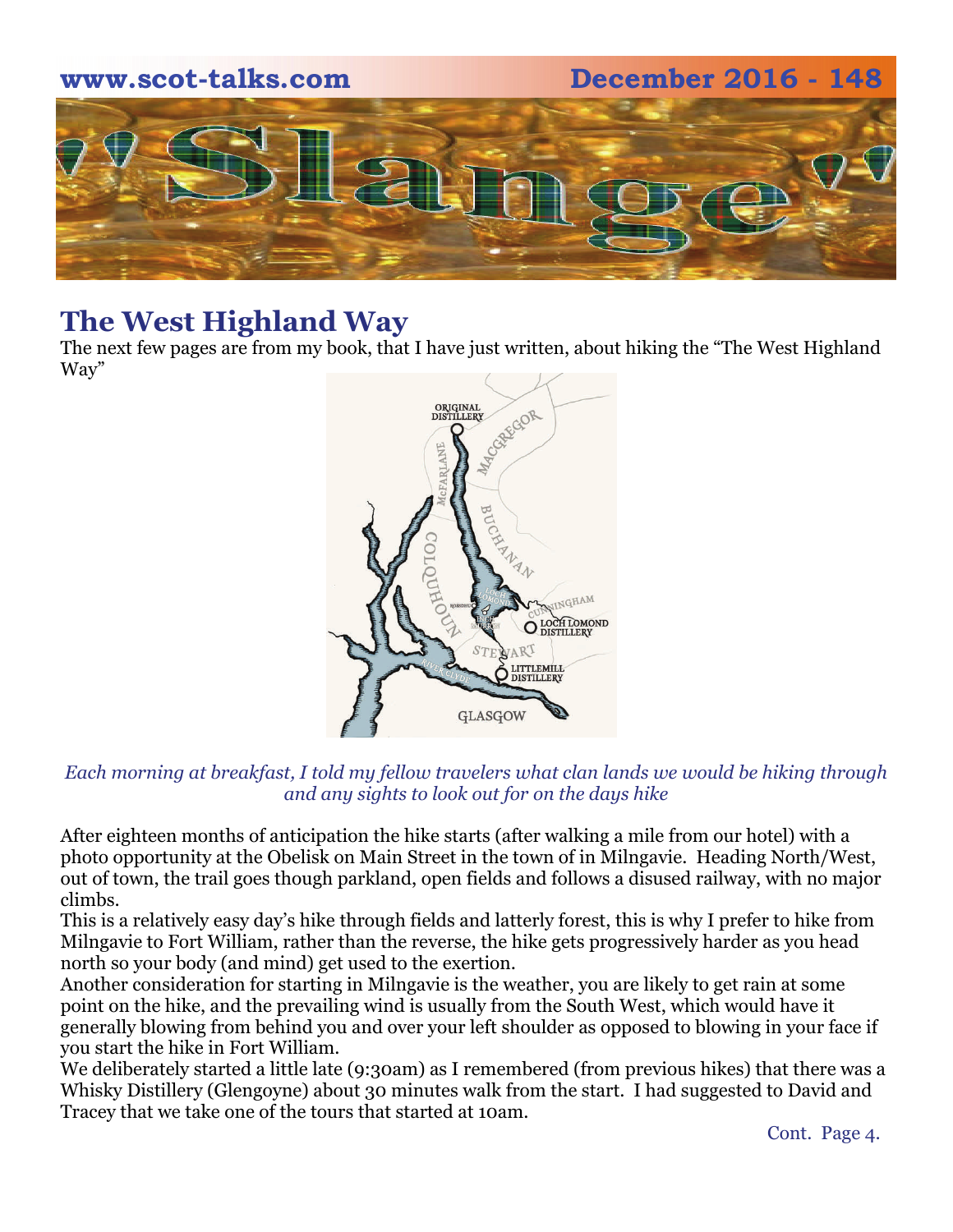# **www.scot-talks.com December 2016 - 148**

Below is a simple guide to help you choose your single malt Whisky, and the flavor notes you should expect from it. Being Scottish I recommend you find a likely candidate and try it in a bar before buying the whole bottle. This Issue; Loch Lomond 12-year-old. For more information go to http://www.lochlomondwhiskies.com



Floral, Herbal, fresh

Nutty, biscuit (cookie), Subtle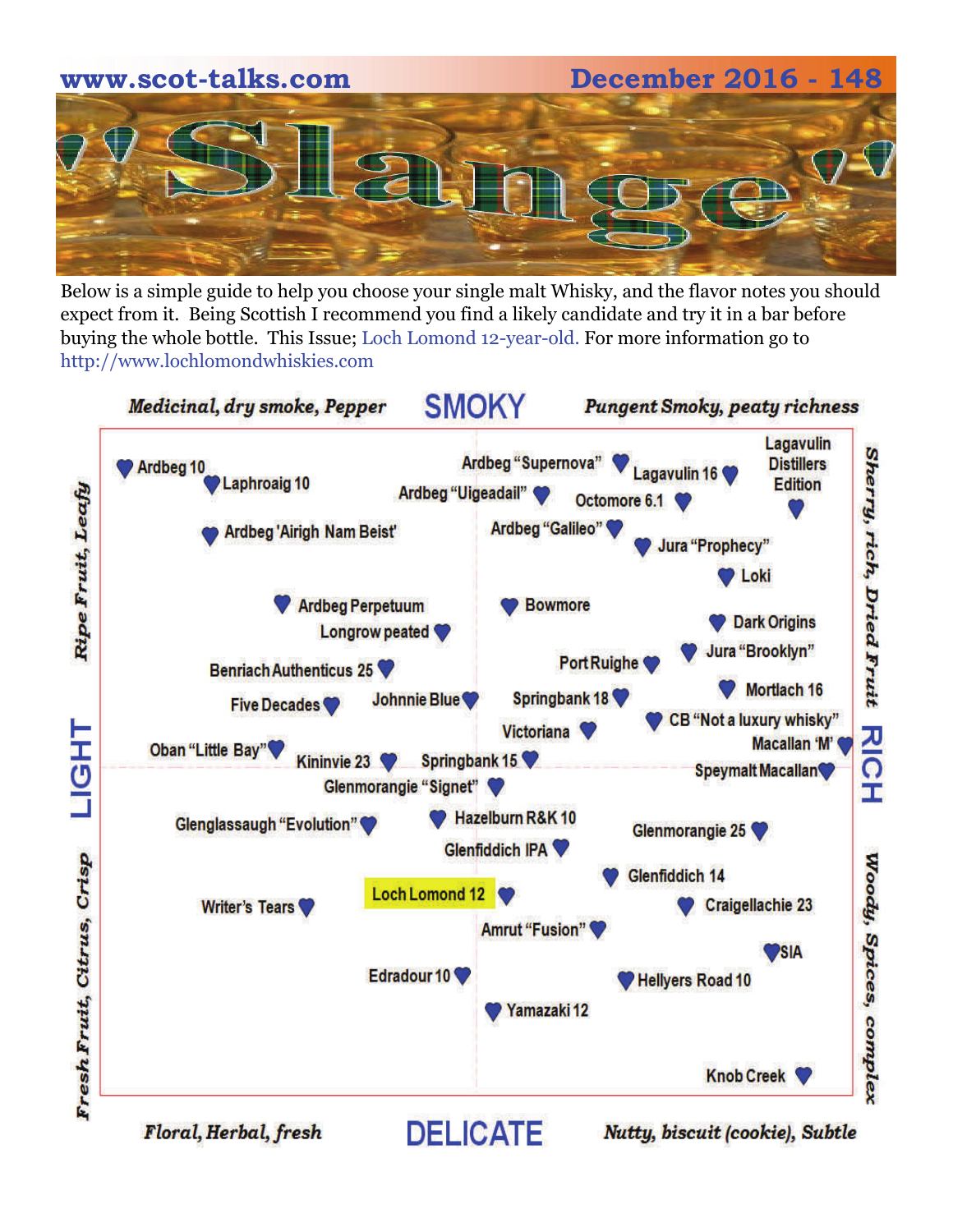

#### **The West Highland Way** cont.

For the next three and a half hours I kept saying it must be just over the next hill or around the next bend, when we finally reached the Distillery, it would have involved climbing over a couple of fences and walking through a herd of cattle for about a quarter of a mile, we all agreed that it was not worth the effort. We stopped for lunch at the Beech Tree Inn, where we sampled the Glengoyne 10-year-old Whisky, and concluded we had made the right choice not to visit the Distillery. In retrospect, having gained a greater understanding of whisky and having tasted the full Glengoyne range of whiskies, that conclusion was wrong.

So far, the trail had been through undulating (hilly) parkland, woods and fields, most of the remainder of the day's walk would be along quiet country roads, until we reached the Queen Elizabeth National Forest, which would have been more scenic had not major logging been going on. This logging caused the first of our detours; We had planned to cross over Conic hill as the views from the top of Loch Lomond and the mountains behind are breathtaking, and if you have not hiked this trail before, quiet surprising. Unfortunately the way ahead was closed, so we headed down to Drymen, a long and at this point in the days hike, hard descent. This detour fortunately took us straight to the Clachan Inn (Licensed 1734) www.clachaninndrymen.co.uk, reputed to have been managed by the sister of the famous Scottish outlaw Rob Roy. Prior to the hike, I had read about the "Heather Ale" they served in the Clachan, unfortunately they had stopped serving it some years before. Fortunately we found it in a bar in Glencoe later in the hike.



**Ready for a drink**